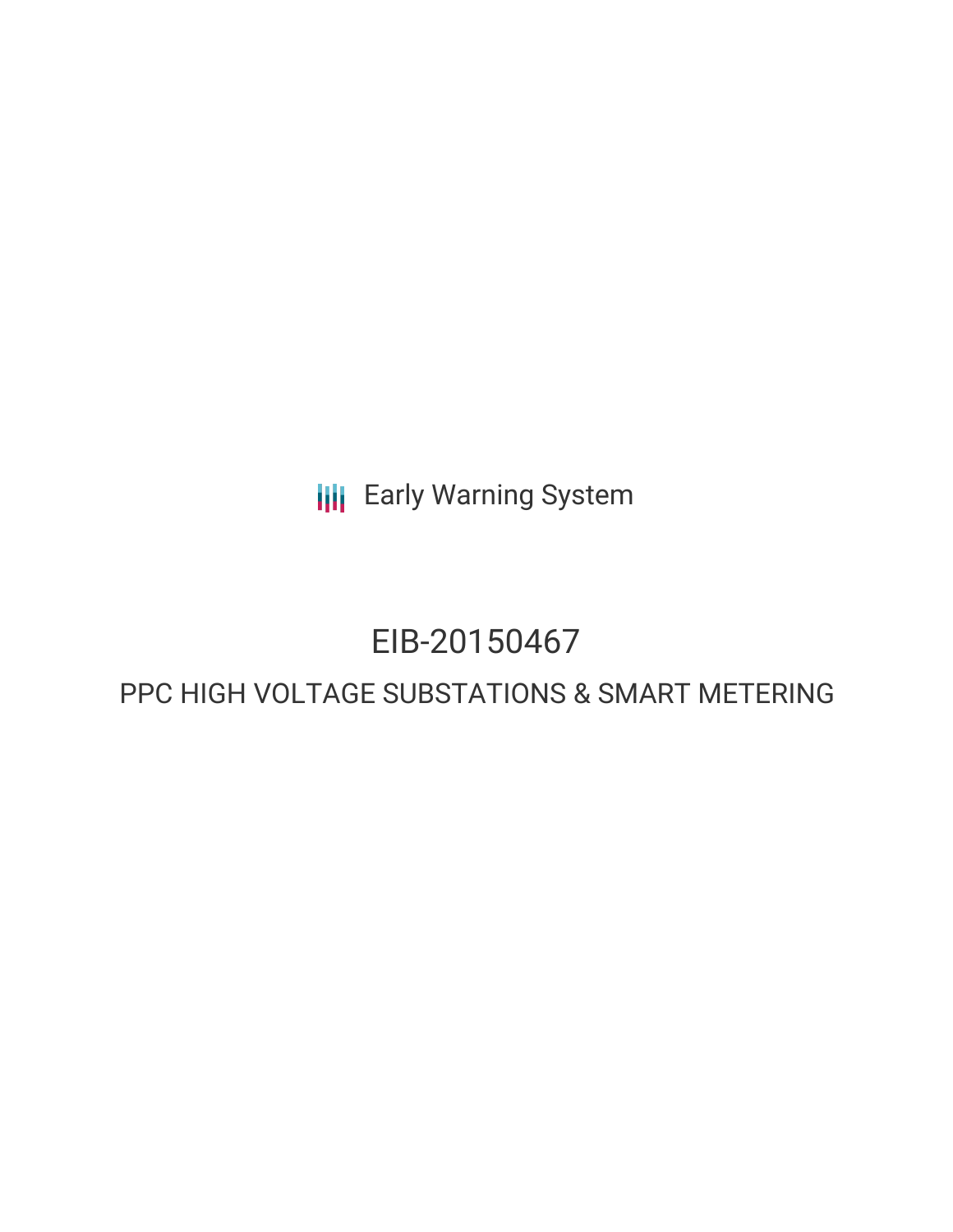

#### **Quick Facts**

| <b>Countries</b>               | Greece                                                |
|--------------------------------|-------------------------------------------------------|
| <b>Financial Institutions</b>  | European Investment Bank (EIB)                        |
| <b>Status</b>                  | Approved                                              |
| <b>Bank Risk Rating</b>        | U                                                     |
| <b>Voting Date</b>             | 2016-12-23                                            |
| <b>Borrower</b>                | HELLENIC ELECTRICITY DISTRIBUTION NETWORK OPERATOR SA |
| <b>Sectors</b>                 | Energy                                                |
| <b>Investment Amount (USD)</b> | \$81.00 million                                       |
| <b>Project Cost (USD)</b>      | \$185,00 million                                      |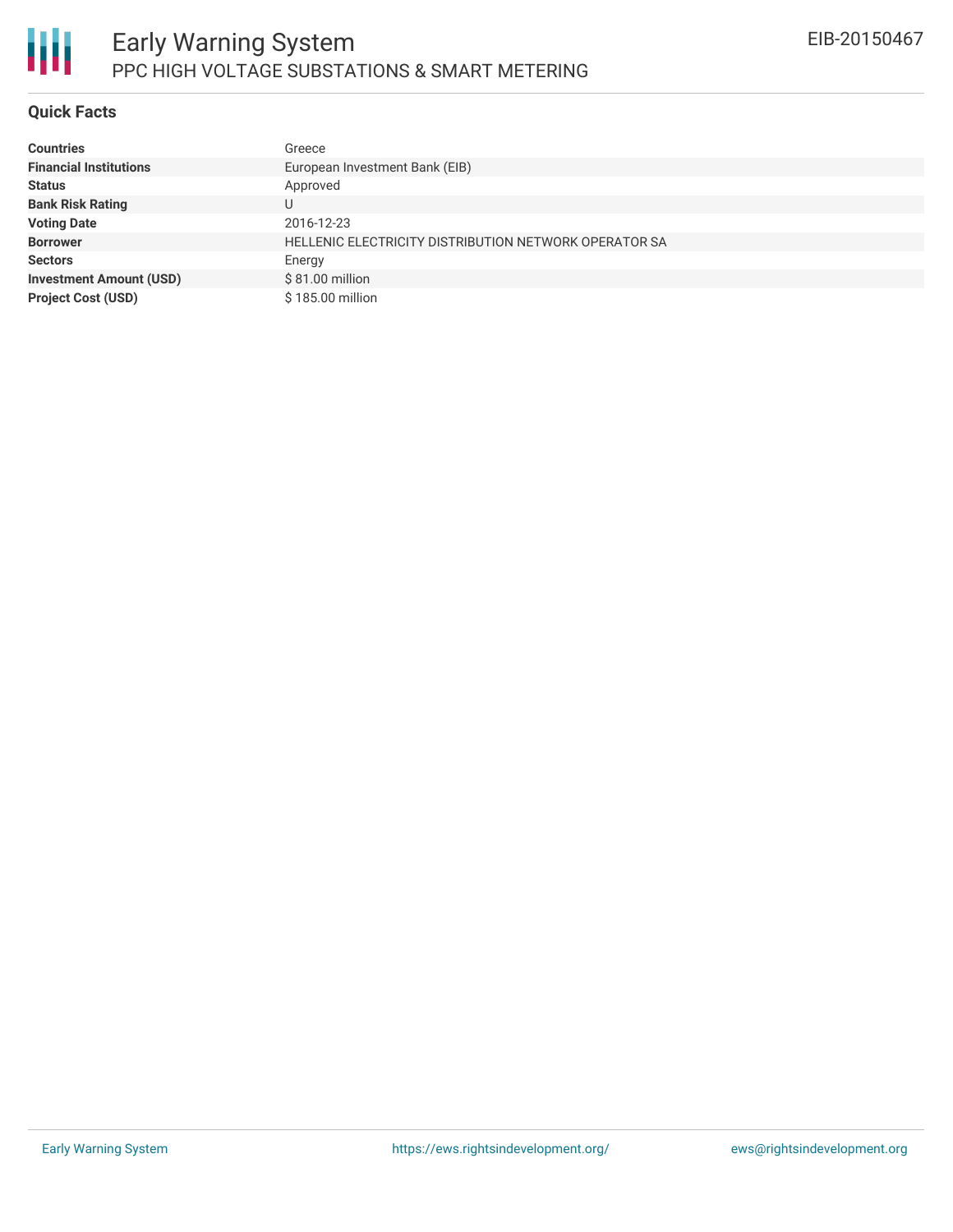

## **Project Description**

This project involves an investment comprising of several sub-projects geographically dispersed throughout mainland Greece and the islands. According to bank documents, the sub-projects are organised into four main categories of investments: a) network control and automation, b) medium voltage (MV) submarine cables, c) high voltage (HV)/MV substations and associated connections and d) a pilot project for testing remote metering of small low voltage (LV) customers.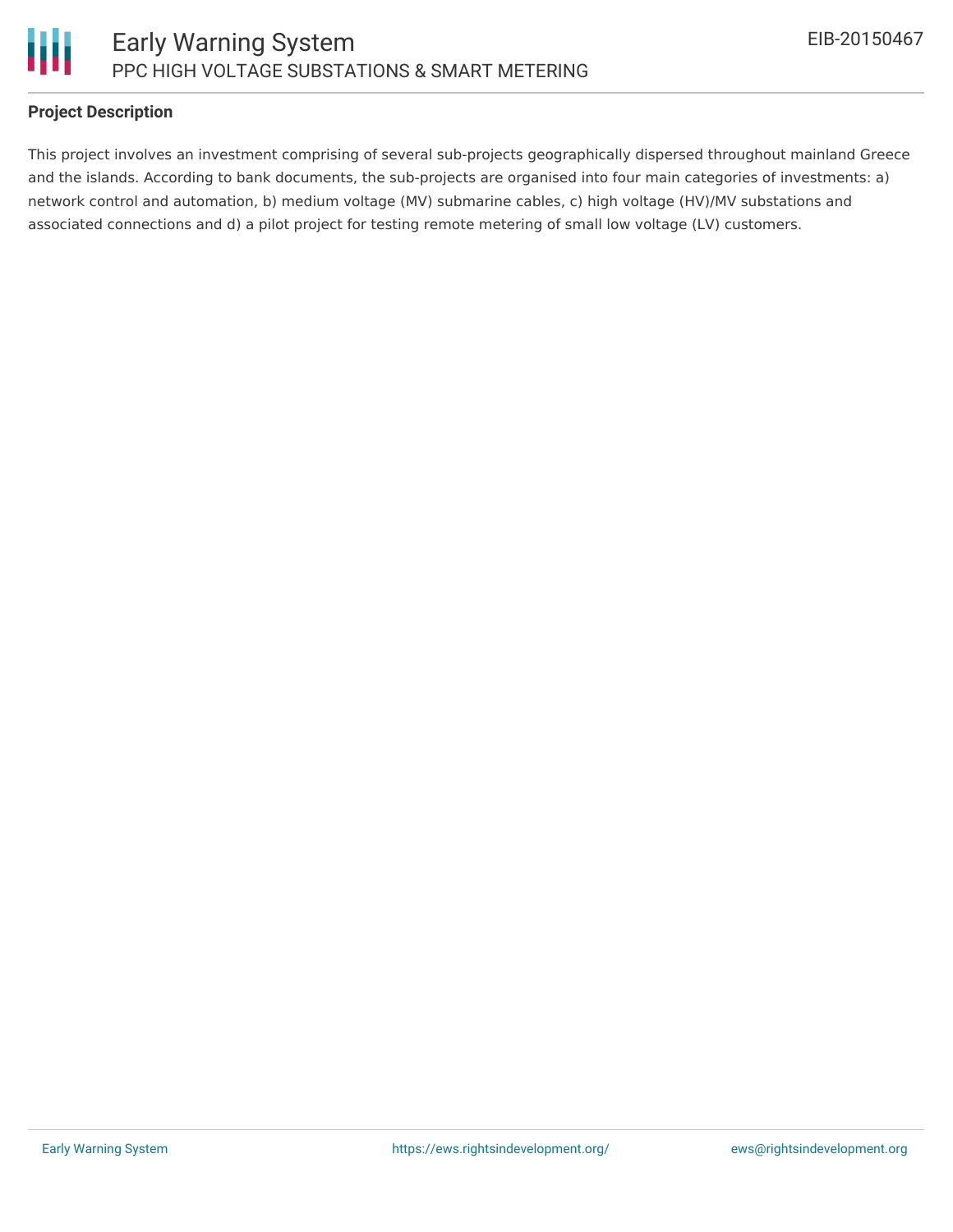

### **Investment Description**

European Investment Bank (EIB)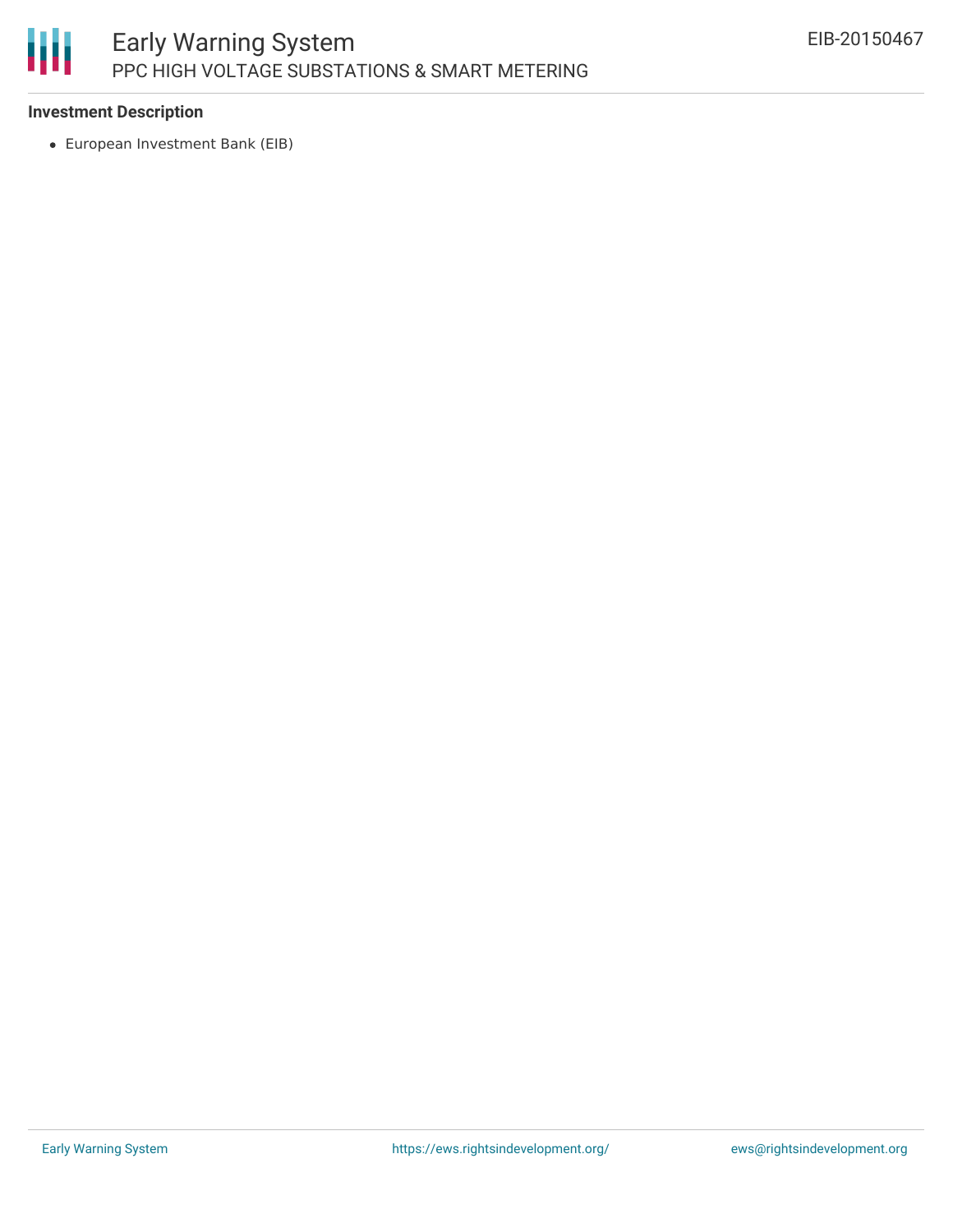### **Contact Information**

#### ACCOUNTABILITY MECHANISM OF EIB

The EIB Complaints Mechanism is designed to facilitate and handle complaints against the EIB by individuals, organizations or corporations affected by EIB activities. When exercising the right to lodge a complaint against the EIB, any member of the public has access to a two-tier procedure, one internal - the Complaints Mechanism Office - and one external - the European Ombudsman. A complaint can be lodged via a written communication addressed to the Secretary General of the EIB, via email to the dedicated email address complaints@eib.org, by completing the online complaint form available at the following address: http://www.eib.org/complaints/form, via fax or delivered directly to the EIB Complaints Mechanism Division, any EIB local representation office or any EIB staff. For further details, check: http://www.eib.org/attachments/strategies/complaints\_mechanism\_policy\_en.pdf

When dissatisfied with a complaint to the EIB Complaints Mechanism, citizens can then turn towards the European Ombudsman. A memorandum of Understanding has been signed between the EIB and the European Ombudsman establishes that citizens (even outside of the EU if the Ombudsman finds their complaint justified) can turn towards the Ombudsman on issues related to 'maladministration' by the EIB. Note that before going to the Ombudsman, an attempt must be made to resolve the case by contacting the EIB. In addition, the complaint must be made within two years of the date when the facts on which your complaint is based became known to you. You can write to the Ombudsman in any of the languages of the European Union. Additional details, including filing requirements and complaint forms, are available at: http://www.ombudsman.europa.eu/atyourservice/interactiveguide.faces